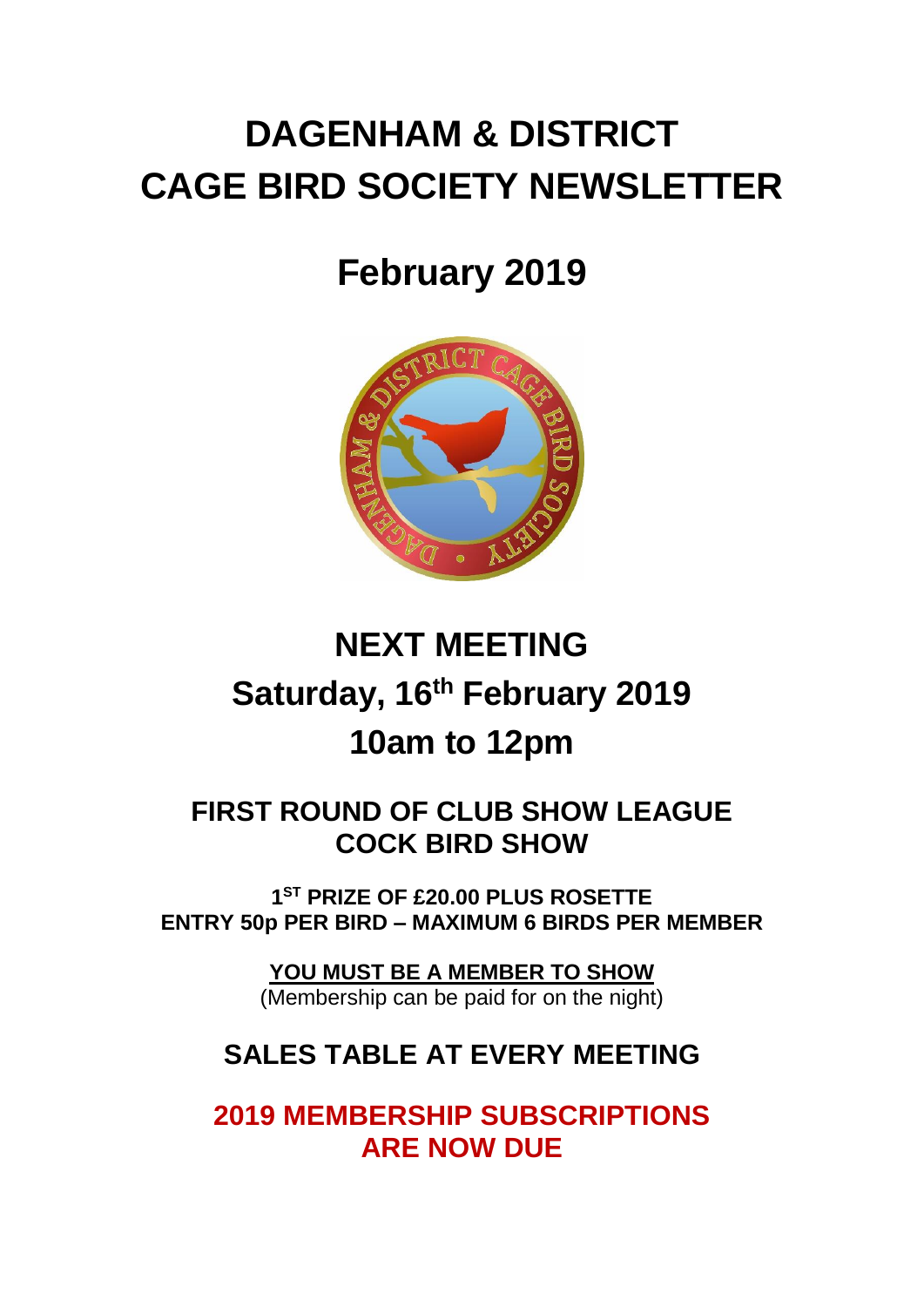## **Committee Members 2019**

**Dagenham and District Cage Bird Society Wantz Hall Rainham Road North Dagenham Essex RM10 7DX**

#### **PRESIDENT**

Peter Decort 5 Campbell Close Collier Row Romford, Essex RM1 4SA **01708 750036**

#### **CHAIRMAN**

Barry Johnson **01708 348330**

#### **TREASURER**

Peter Decort **01708 750036**

#### **SECRETARY**

Richard Wilson Unit 5 28-30 Fowler Road Hainault, Essex IG6 3UT **07852 959447**

#### **SHOW SECRETARY**

George Philpot **0208 805 8179**

President PETER DECORT Vice President Vacancy Chairman BARRY JOHNSON Vice Chairman Vacancy Secretary RICHARD WILSON Asst. Secretary **Vacancy** Treasurer PETER DECORT Publicity & Raffle BARRY & VAL Newsletter BARRY & VAL Show Manager STEVE WALLIS Asst. Show Manager LES RIX Show Secretary **GEORGE PHILPOT** Asst. Show Secretary Vacancy Trophy Secretary LES RIX

Canteen **FRAN, VAL & BARRY** 

Committee: Dick Lathleiff, Mick Pegram and Ted Papandreas

**Meetings are held on the third Saturday of the month at 10am to 12pm at Wantz Hall – Rainham Road North – Dagenham – Essex RM10 7DX**

**Committee Members' meetings**

**Would officers and committee members please attend these monthly meetings starting from 10am on every meeting day.**

#### **SUBSCRIPTION RATES FOR THE CALENDAR YEAR 2019**

| Single           | £15.00      |
|------------------|-------------|
| Partnerships:    | £20.00      |
| Juniors (to 16): | <b>FREE</b> |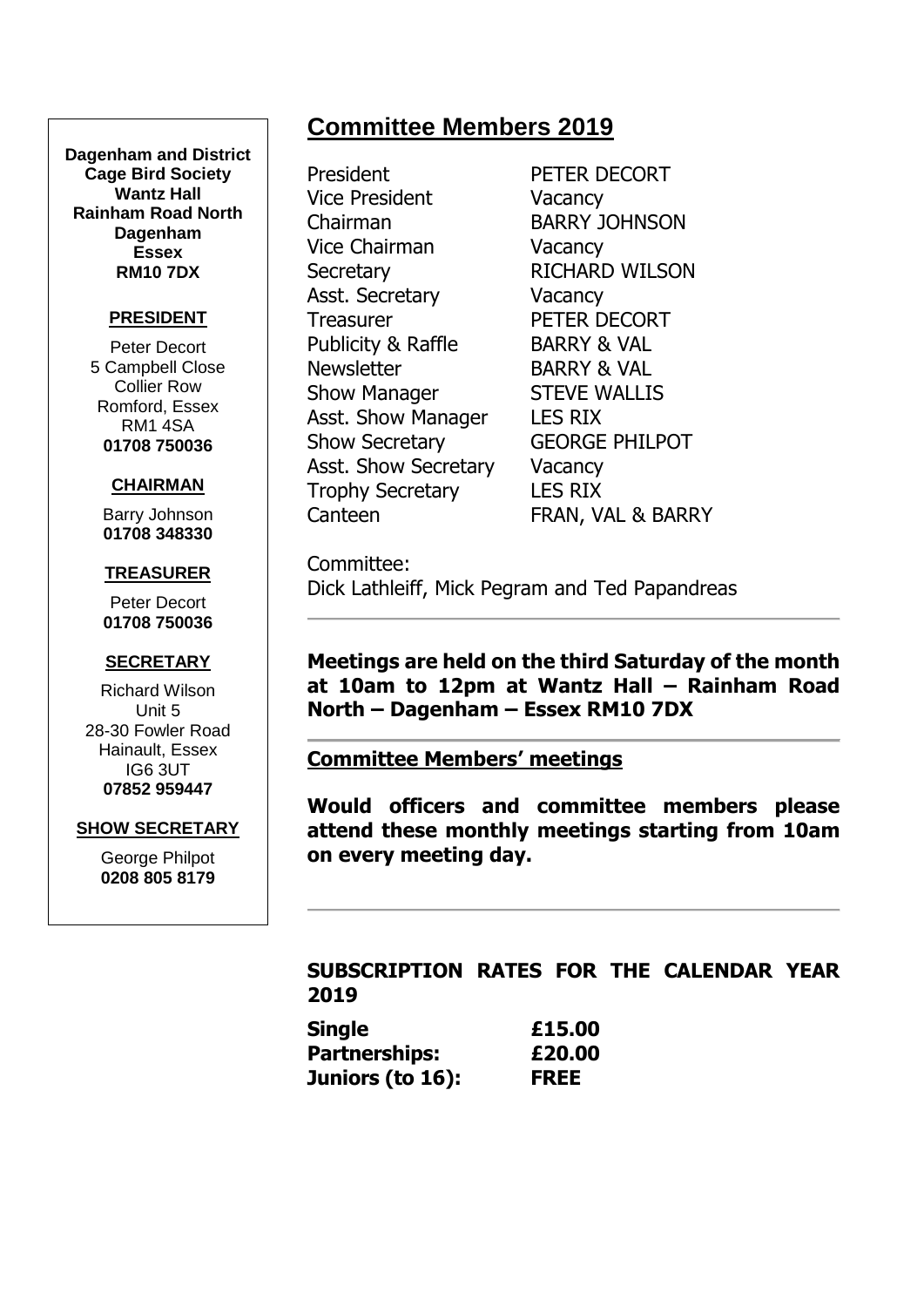## **Forthcoming Meetings**

| SAT 16th Feb 2019<br>SAT 16 <sup>th</sup> Mar 2019 | Club Show League – First Round – Cock Bird Show<br><b>TBC</b> |
|----------------------------------------------------|---------------------------------------------------------------|
| SAT 20 <sup>th</sup> Apr 2019                      | <b>TBC</b>                                                    |
| SAT 18th May                                       | <b>Song Bird Competition</b>                                  |
| SAT 15 <sup>th</sup> Jne 2019                      | <b>TBC</b>                                                    |
| SAT 20 <sup>th</sup> Jly 2019                      | <b>TBC</b>                                                    |
| SAT 17 <sup>th</sup> Aug 2019                      | Open Show preparation                                         |
| SAT 21 <sup>st</sup> Sep 2019                      | Club Show League – Second Round – Any Bird Show               |
| SAT 19th Oct 2019                                  | Club Show League - Third Round - Pairs Show                   |
| SAT 16 <sup>th</sup> Nov 2019                      | <b>Young Stock Show</b>                                       |
| FRI 13 <sup>th</sup> Dec 2019                      | Staging for Open Show followed by Christmas Hamper            |
|                                                    | <b>Raffle Draw and Buffet</b>                                 |
| SAT 14 <sup>th</sup> Dec 2019                      | <b>Open Show</b>                                              |
| SAT 18 <sup>th</sup> Jan 2020                      | <b>AGM</b>                                                    |
|                                                    |                                                               |

## **January 2019 Meeting (AGM) The President's comments on the AGM**

\*\*\*\*\*\*\*\*\*\*\*\*\*\*\*

It was a pleasant surprise to see so many people at our AGM.

This, I think, shows how much Members appreciate all the hard work that goes into running the Club throughout the year. I also think this gives your Committee the heart for the coming year.

I didn't count how many Members were present, but there must have been at least 35. So thank you one and all.

The Meeting was handed over to me to give a report, as Treasurer, on how the Club had done financially in the last year. I reported the Club had made over £1,800.00 profit in the last year. I gave out some Balance Sheets and asked if any Members had any questions. There were no questions and after a show of hands the Balance Sheet was accepted.

Our Chairman, Barry, then spoke of something that I think pleased all the Members. It was to make Richard an Honorary Life Member. All agreed

Barry then presented our Secretary, Richard, with a glass plaque to commemorate the event and to say a massive thanks to him from all the Members. Richard was then given a resounding round of applause.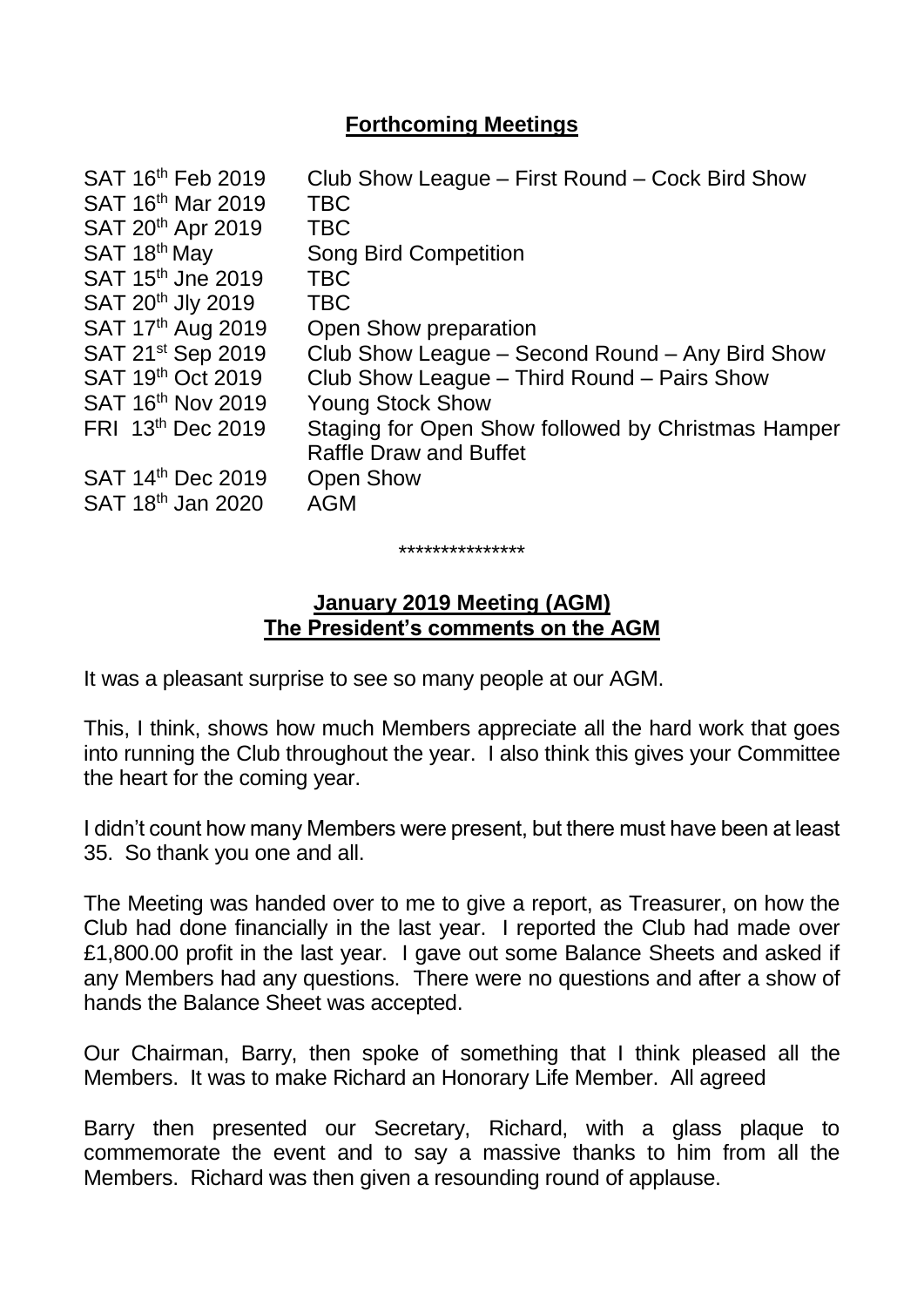Barry then said it was time for the old Committee to stand down. To save time it was suggested if no one had any objections and as no one wanted a post on the Committee that the old Committee would be elected en bloc and stand again for 2019. This was whole heartedly agreed.

There was, however, a new position of Trophy Steward and Les Rix kindly said he would do this.

When it came to Any Other Business, there were some things put forward. In brief, the Club will buy a microwave and a decent industrial hoover. The latter because we have had a few complaints on the floors being left unclean.

Richard asked if we had a carpenter in the Hall because we need some work done on the staging. I believe that someone has since said they can help. GREAT.

There was then some talk about the points system at the Club League Shows. Some Members would like two Judges i.e. for British and for Canaries. Richard said he would look into this.

I personally would like to say a very big thanks to all last year's Committee and to Richard for all his work in running the Club and his most generous donations.

Also thanks to our wonderful staff who man the kitchen at Meetings and Show Days and for their generosity in supplying the drinks and cakes, etc. I also understand Fran is now doing filled rolls as well.

Also to Barry and Fergus for the huge amounts they have raised on the Raffles and Football Cards.

Give yourselves a big slap on the back. WELL DONE ALL.

Many other things happened on the night, but with my failing memory I cannot remember all and for this I apologise.

I can't even remember where the Club is sending the Committee for a holiday.

By the way, the last sentence was only a joke  $-$  it's a weekend away!!

Before the Meeting opened many came forward and paid their subs. We also had, I think, six new Members.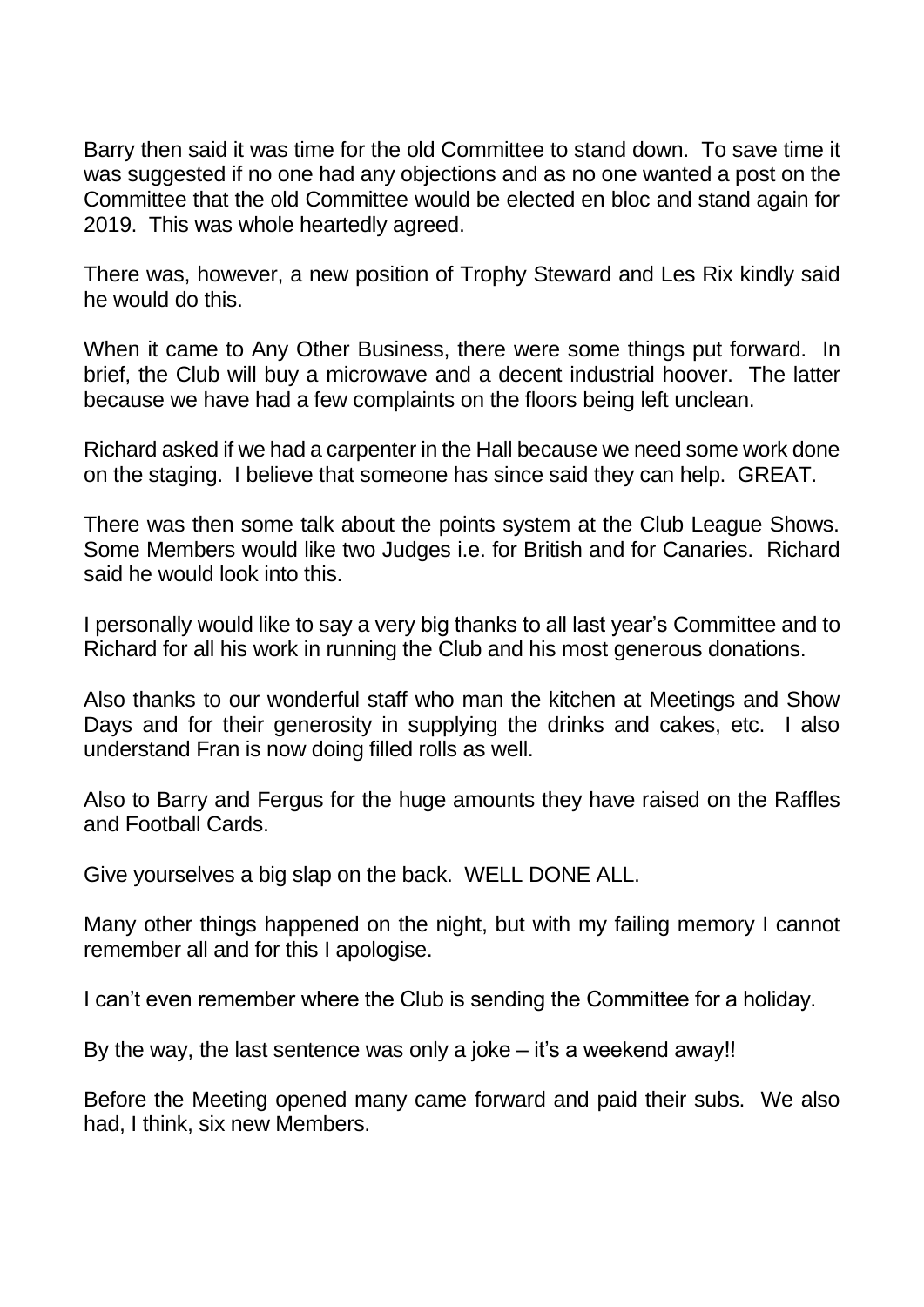Once again I have to apologise for going on about subs, but they are due by March or your Newsletter will cease.

If it helps, you can send them to me. My address is at the front of the Newsletter. Pete

## **The Secretary's comments on the AGM**

Firstly I would like to thank the committee and members for my Honorary Life Member award, which was an unexpected surprise which I will honour with great pride.

Together as a team we have delivered the club into the  $21<sup>st</sup>$  century, now with a healthy bank balance and good spirit that welcomes change, which allows us to always look to improve what we do as a club for our members.

Dagenham CBS is a friendly club that welcomes everyone who is interested in our hobby and that's how it should always be.

The AGM was well supported, as most meetings are now, and we discussed what we were going to do at what meeting, which has been listed above. Any that show "TBC" I am working on to get guest speakers for, and once booked you will all be notified in the coming newsletters.

A good point that some of the Canary fanciers brought up was that they felt the first show of our Show League (Cock Show) was too close to the breeding season and that maybe we should have a judge for the British and a judge for the Canaries to even things up.

So we have brought the Cock Show forward by one month to the February Meeting. Currently Ken Grigg (Canaries) has kindly accepted the invitation to judge I am still waiting on the British judge.

Richard

## **For Sale**

Barry and Pete have picked up some double breeders – a metal bank of 4 with a cupboard £80, and 3 wooden double breeder cages £10 each. Please see photos of these towards the end of this newsletter – also some equipment is available. If you are interested please ring Barry or Pete or speak to them at the Meeting. All money raised will go towards Club funds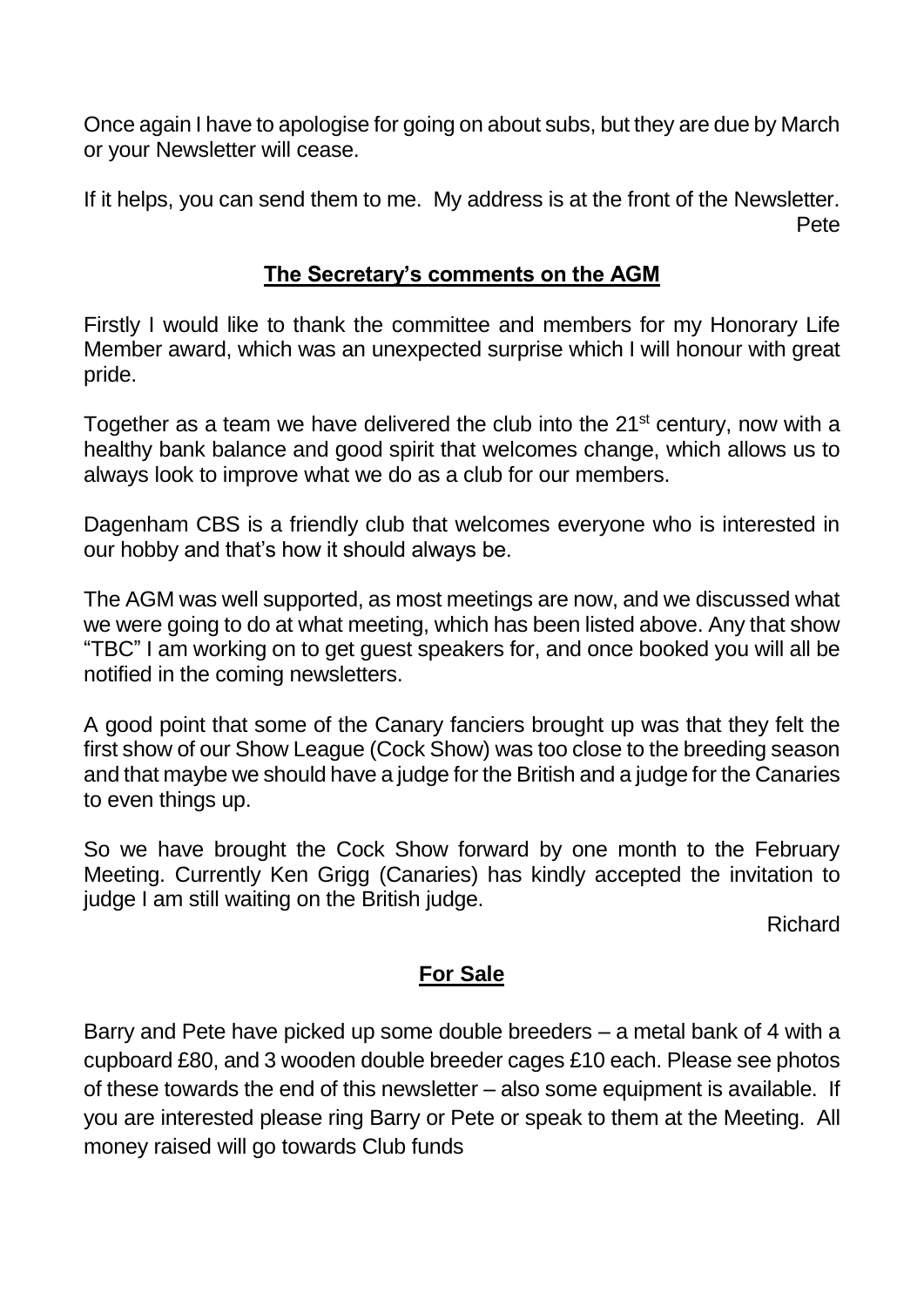If you have any birds or equipment for sale either bring them to the Club or let Barry or Pete know and we will put them in the next Newsletter.

Included with this Newsletter is a Poster from one of our Members, James Bavister, showing the various cages he has available for sale. Please contact him if you are interested or have a look on his website to see all the various items he can supply.

## **Items wanted**

Softbill Show Cages or Fronts. Please phone Phil Perkins on 07890 328 507

If there are any birds or equipment you want please let Barry know what you are looking for so that it can be added to the next Newsletter.

## **Treasurer's Monthly Report for January 2019**

| Raffle made:         | £103.00 | Members present: | 36 |
|----------------------|---------|------------------|----|
| Tea Bar made: £43.00 |         | New Members:     |    |

#### \*\*\*\*\*\*\*\*\*\*\*\*\*\*\*

## **Raffle**

Our President, Peter Decort, won the First Prize of £50.00 from this month's Raffle

## **Football Card**

Winning Team – Southampton – £20.00 was won by John Young – with £20.00 going to the Club.

> **Our thanks to Vista Workspace Solutions for their continued sponsorship and the raffle prizes**

> > **New Members**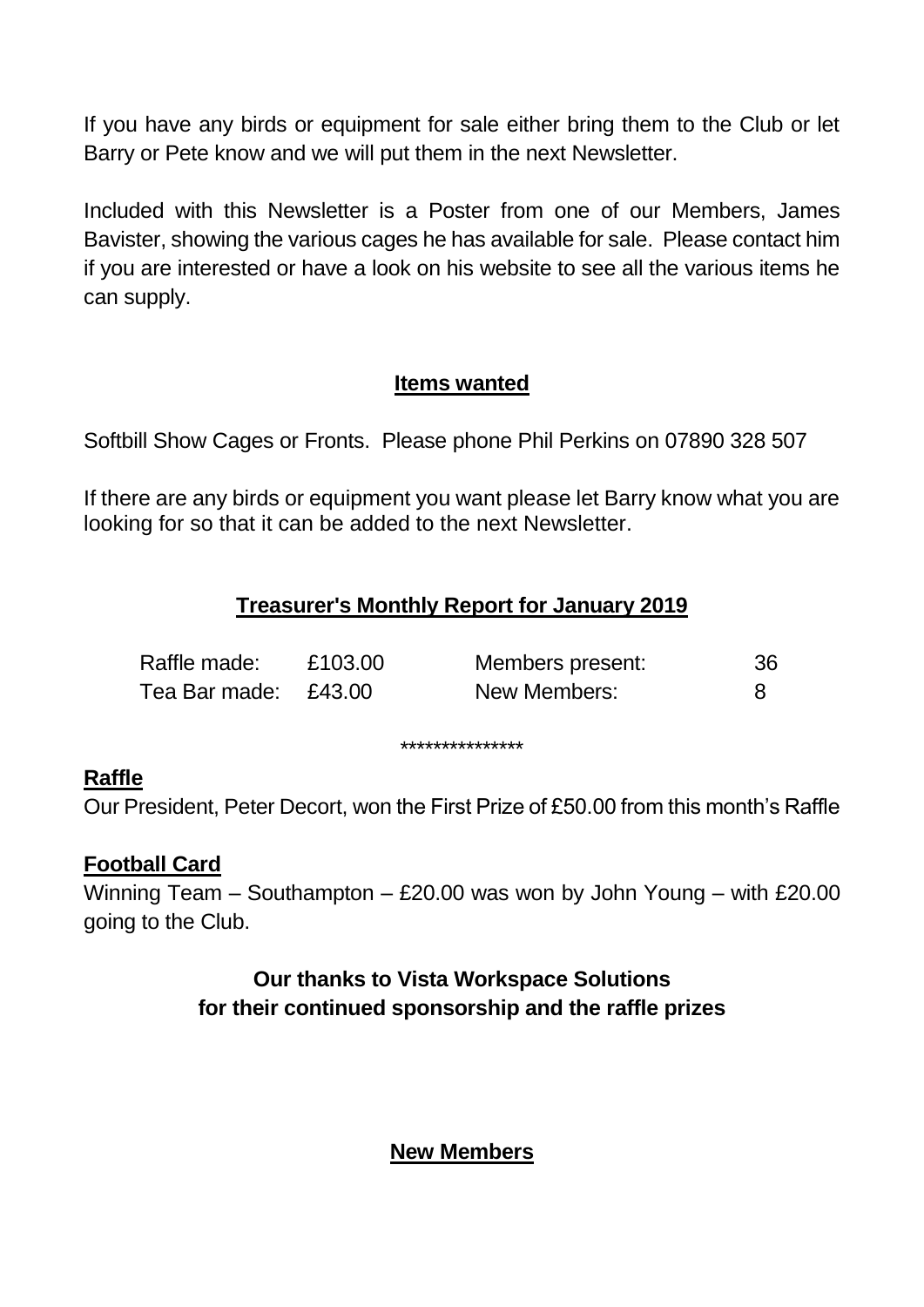Welcome to the new Members who joined at January's Meeting

Steve Pyne **Budgies** 

G. Louth Norwich Canaries Terry Hardie No information available Dave Mason British, Mules & Hybrids Gary McBeath No information available P. Mehegan No information available Ted Short No information available T. Watts No information available

## **The Club's Website**

[www.dagenhamcbs.com](http://www.dagenhamcbs.com/) you can find out all about our club right back to 1935, Newsletters, Shows, our history and much more.

The Club can also be contacted by e-mail - [info@dagenhamcbs.com](mailto:info@dagenhamcbs.com)

## **February 2019 Meeting**

The Meeting on 16<sup>th</sup> February is the first round of our Club League Shows.

The Dagenham CBS Show League has 3 rounds.

|         |                                 | February 1 <sup>st</sup> Show Cock Bird Show (Cock birds only any species) |
|---------|---------------------------------|----------------------------------------------------------------------------|
|         |                                 | September 2 <sup>nd</sup> Show Any Bird Show (Cock or Hen any species)     |
| October | 3 <sup>rd</sup> Show Pairs Show | (Cock and Hen same species)                                                |

Only one bird in a cage Entry fee 50p per cage Each Member can show no more than 6 birds in each Show

For this Show there will be an independent Judge.

These Shows are based on points for places. So, for example, if the total birds in any one Show is 30, then the first placed bird will get 30 points, second placed bird will get 29 points, third placed bird will get 28 points, down to the last placed bird which will get 1 point.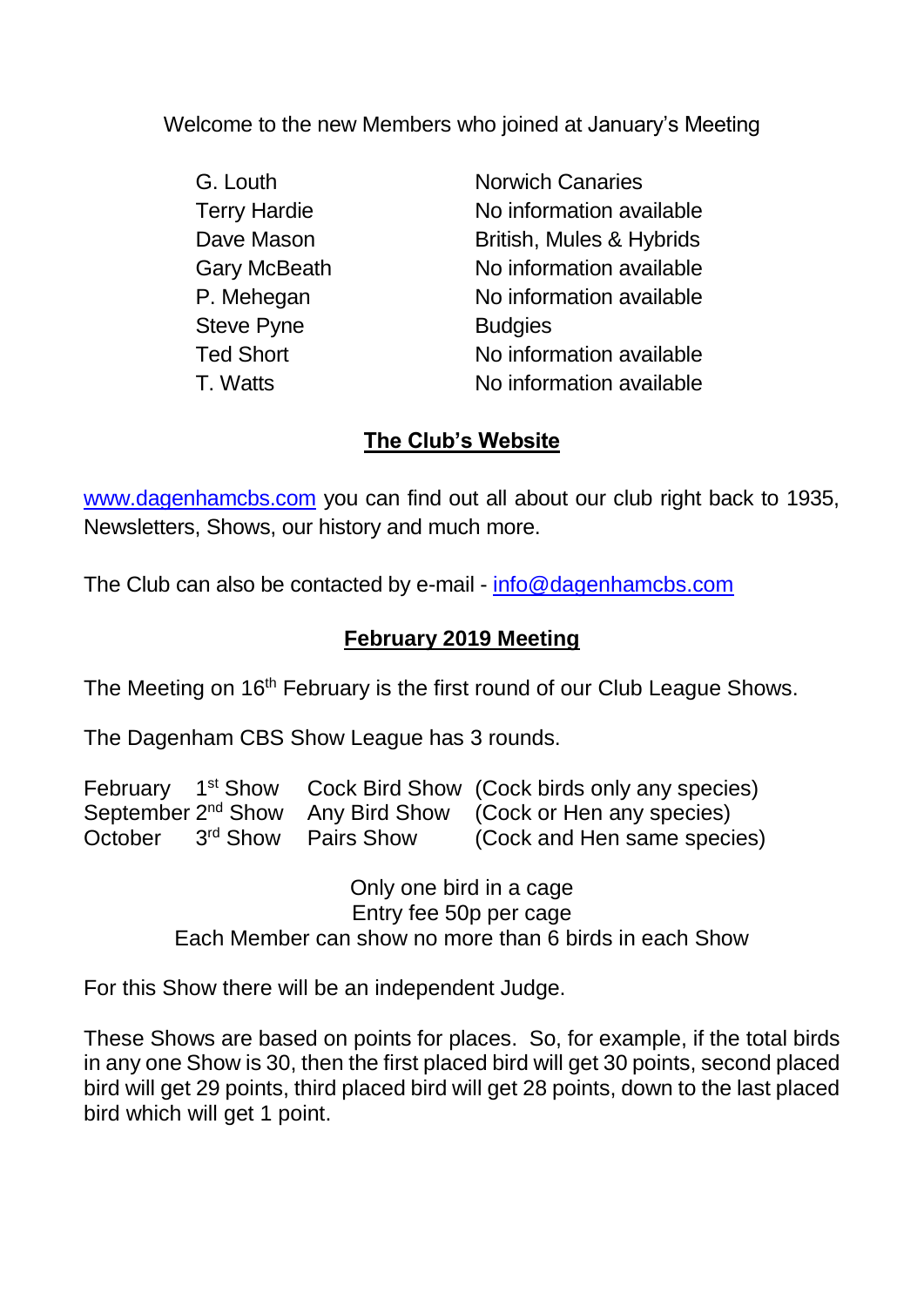All Members' points from the 1<sup>st</sup> Show will create a League Table and the points from the 2nd and 3rd Shows will be added to it to create

## **THE DAGENHAM CBS SHOW LEAGUE CHAMPION 2019**

Prizes for the League Winner £100.00 + Cup + Trophy Second £50.00 + Trophy Third £25.00 + plus Trophy

## **Sponsored by Vista Workspace Solutions**

\*\*\*\*\*\*\*\*\*\*\*\*\*\*\*

Also discussed at the AGM was the League Table results as some people felt it was unfair because the Canaries can't compete with the British birds, when the fact is the more birds you show, the more points your get.

The final results table was as follows:-

| Dagenham Show League 2018 (after all three Rounds) |                       |                              |                            |                                   |                             |                               |                     |
|----------------------------------------------------|-----------------------|------------------------------|----------------------------|-----------------------------------|-----------------------------|-------------------------------|---------------------|
|                                                    | <b>Name</b>           | <b>Birds</b><br><b>Shown</b> | <b>Cock</b><br><b>Show</b> | Any<br><b>Bird</b><br><b>Show</b> | <b>Pairs</b><br><b>Show</b> | <b>Total</b><br><b>Points</b> | Average<br>per bird |
| $\mathbf 1$                                        | <b>Steve Wallis</b>   | 18                           | 153                        | 183                               | 82                          | 418                           | 23.2                |
| $\overline{2}$                                     | <b>Richard Wilson</b> | 18                           | 111                        | 173                               | 42                          | 326                           | 18.11               |
| 3                                                  | <b>Dick Lathleif</b>  | 12                           | O                          | 205                               | 44                          | 249                           | 20.75               |
| $\overline{4}$                                     | <b>Fred Thorn</b>     | 18                           | 71                         | 119                               | 58                          | 248                           | 13.77               |
| 5                                                  | <b>Nigel Breese</b>   | 12                           | O                          | 130                               | 58                          | 188                           | 15.66               |
| 6                                                  | <b>George Philpot</b> | 12                           | 55                         | 131                               | $\Omega$                    | 186                           | 15.5                |
| $\overline{7}$                                     | <b>Roger Mack</b>     | 8                            | 45                         | 111                               | $\overline{0}$              | 156                           | 19.5                |
| 8                                                  | John Chapman          | 4                            | 0                          | 120                               | $\overline{0}$              | 120                           | 30                  |
| 9                                                  | Mark Logan            | 4                            | $\Omega$                   | 82                                | 10                          | 92                            | 23                  |
| 10                                                 | Les Rix               | 3                            | 0                          | 73                                | $\Omega$                    | 73                            | 24.3                |
| 11                                                 | Davy &                | 4                            | 30                         | $\overline{0}$                    | 12                          | 42                            | 10.5                |
|                                                    | Hays<br>Tommy         |                              |                            |                                   |                             |                               |                     |

I have compiled a new table – see below – which shows the outcome of the 2018 Show League, based on all exhibitors showing the full quota of birds in each show (3  $\times$  6 = 18 birds) scoring their average for each bird. As you can see it's a completely different outcome, which highlights the difference of showing a full team regardless of what type of birds you show.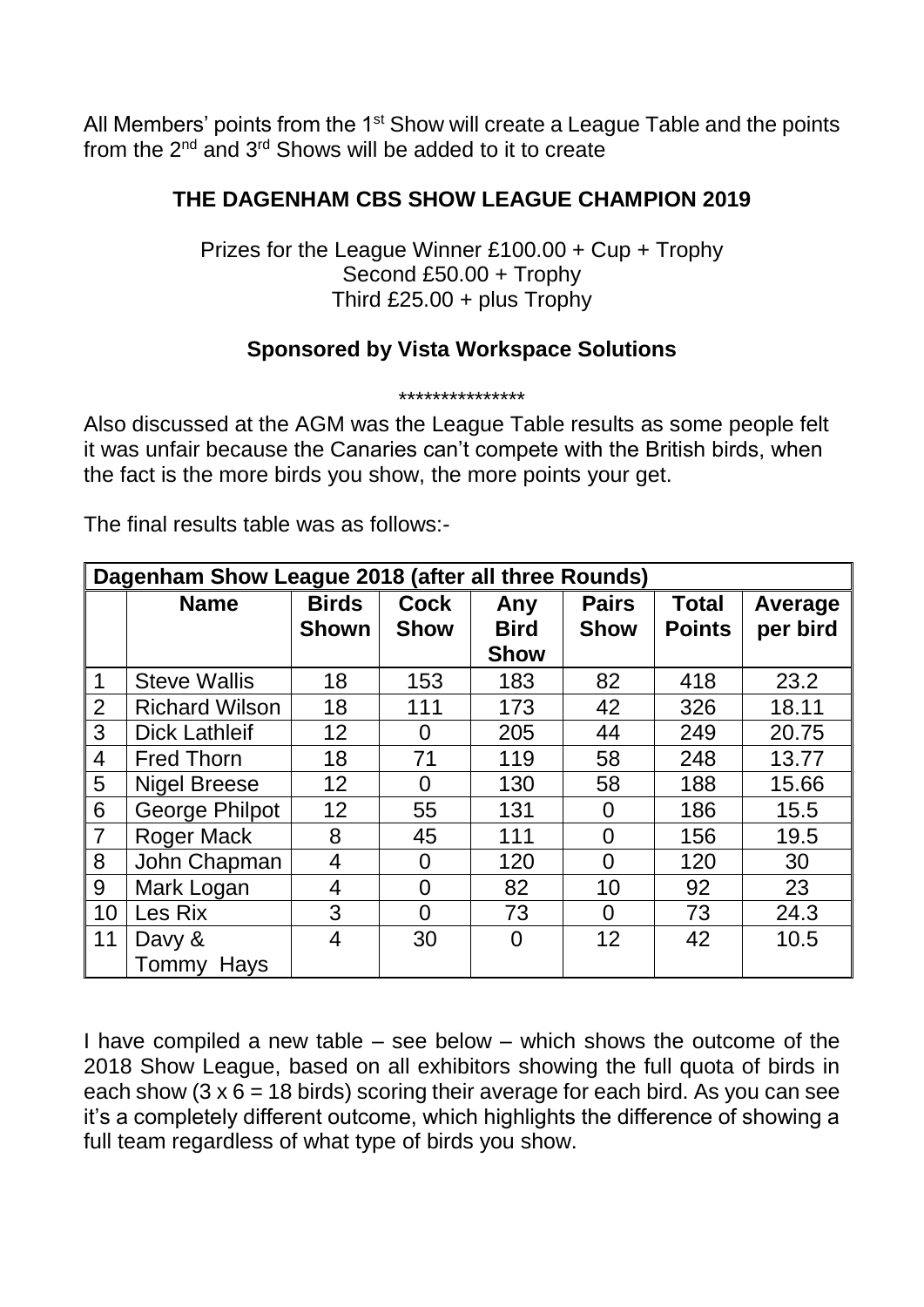In this case John Chapman (Gloster Canaries) would have won by quite a margin.

| Dagenham Show League 2018 (after all three Rounds) |                       |                              |                            |                                   |                             |                               |                     |
|----------------------------------------------------|-----------------------|------------------------------|----------------------------|-----------------------------------|-----------------------------|-------------------------------|---------------------|
|                                                    | <b>Name</b>           | <b>Birds</b><br><b>Shown</b> | <b>Cock</b><br><b>Show</b> | Any<br><b>Bird</b><br><b>Show</b> | <b>Pairs</b><br><b>Show</b> | <b>Total</b><br><b>Points</b> | Average<br>per bird |
| $\mathbf 1$                                        | John Chapman          | 18                           |                            |                                   |                             | 540                           | 30                  |
| 2                                                  | Les Rix               | 18                           |                            |                                   |                             | 437                           | 24.3                |
| $\mathbf{3}$                                       | <b>Steve Wallis</b>   | 18                           |                            |                                   |                             | 418                           | 23.2                |
| $\overline{4}$                                     | Mark Logan            | 18                           |                            |                                   |                             | 414                           | 23                  |
| $5\overline{)}$                                    | <b>Dick Lathlieff</b> | 18                           |                            |                                   |                             | 373                           | 20.75               |
| $6\,$                                              | <b>Roger Mack</b>     | 18                           |                            |                                   |                             | 351                           | 19.5                |
| $\overline{7}$                                     | <b>Richard Wilson</b> | 18                           |                            |                                   |                             | 326                           | 18.11               |
| 8                                                  | <b>Nigel Breese</b>   | 18                           |                            |                                   |                             | 282                           | 15.66               |
| 9                                                  | <b>George Philpot</b> | 18                           |                            |                                   |                             | 279                           | 15.5                |
| 10                                                 | <b>Freed Thorn</b>    | 18                           |                            |                                   |                             | 248                           | 13.77               |
| 11                                                 | D & T Heys            | 18                           |                            |                                   |                             | 189                           | 10.5                |

## **Mick Pegram's "Spot the Member" give-away**

Mick is again donating £10.00 to the Member who is circled in one of the photos below and hopes to do this each month. The winner will be circled at random by a non-member who does not know anyone at the Club. The prize must be claimed at the next Meeting otherwise the £10.00 will be donated to the Club.

Last month's winner was Ray Mills

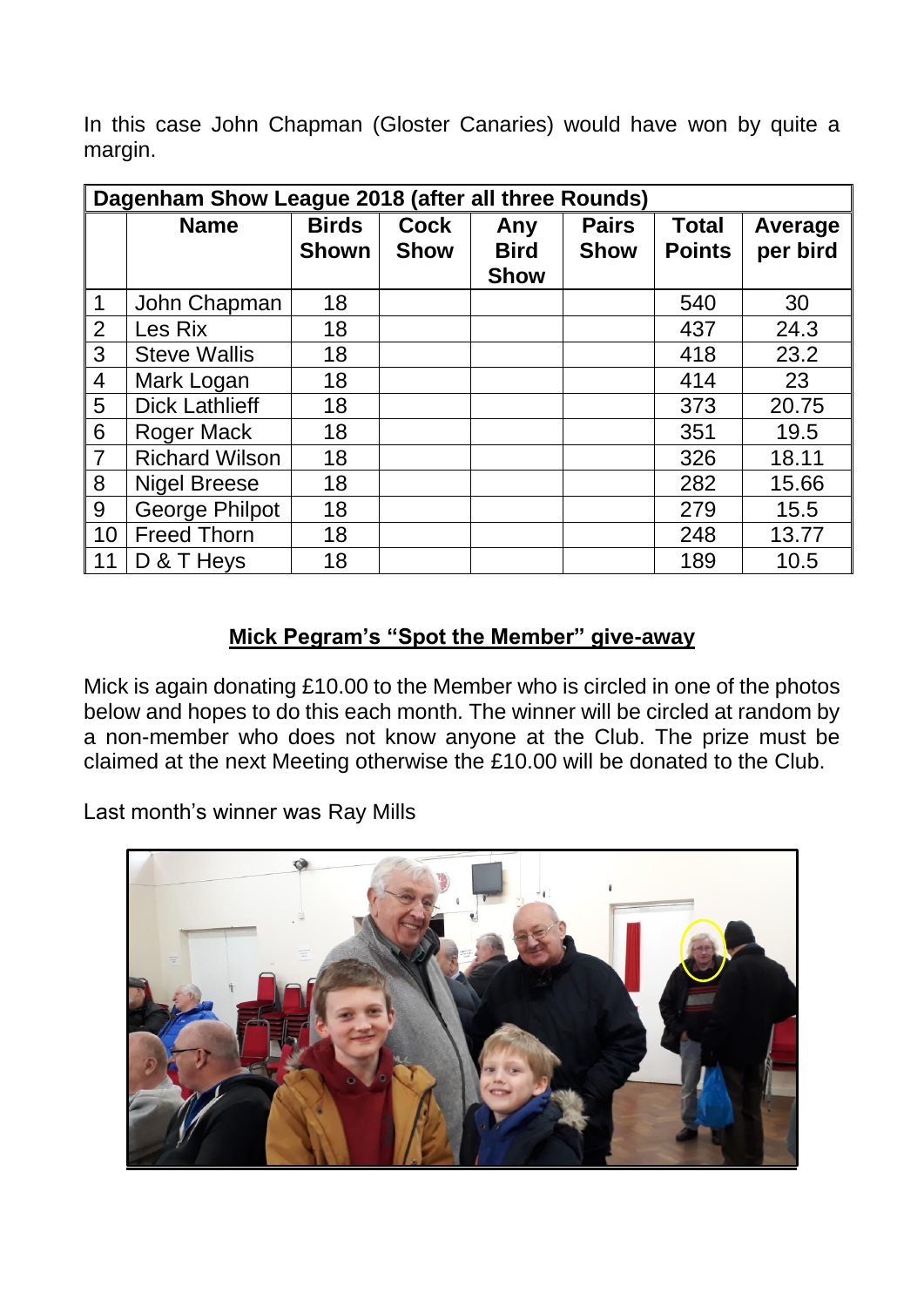## **2019 Membership Subscriptions**

The Club's year runs from January to December so your 2019 subscriptions are now due.

> Single - £15.00 Partnerships - £20.00 Juniors (to 16) – Free

#### \*\*\*\*\*\*\*\*\*\*\*\*\*\*\*

## **Members' Christmas Hamper Raffle**

Don't forget to collect your free pink raffle ticket from Val at each Meeting you attend. This is for the draw in December.

\*\*\*\*\*\*\*\*\*\*\*\*\*\*\*

If anyone would like to contribute an article to the newsletter about their birds or their showing – or anything else – please speak to Barry or Val at any of the meetings.

#### \*\*\*\*\*\*\*\*\*\*\*\*\*\*\*\*

## **Pictures of cages for sale**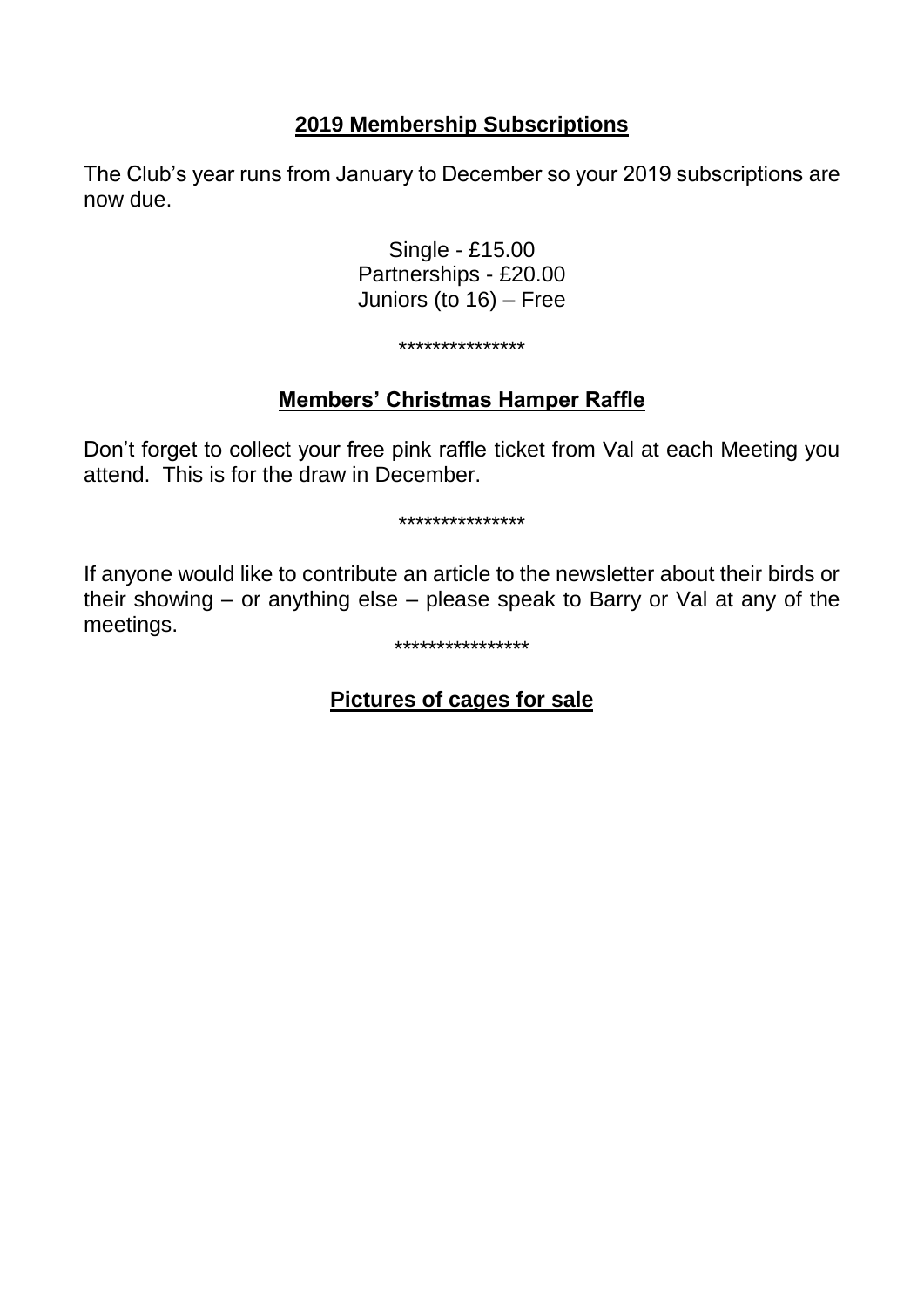



## **More photos from January's meeting**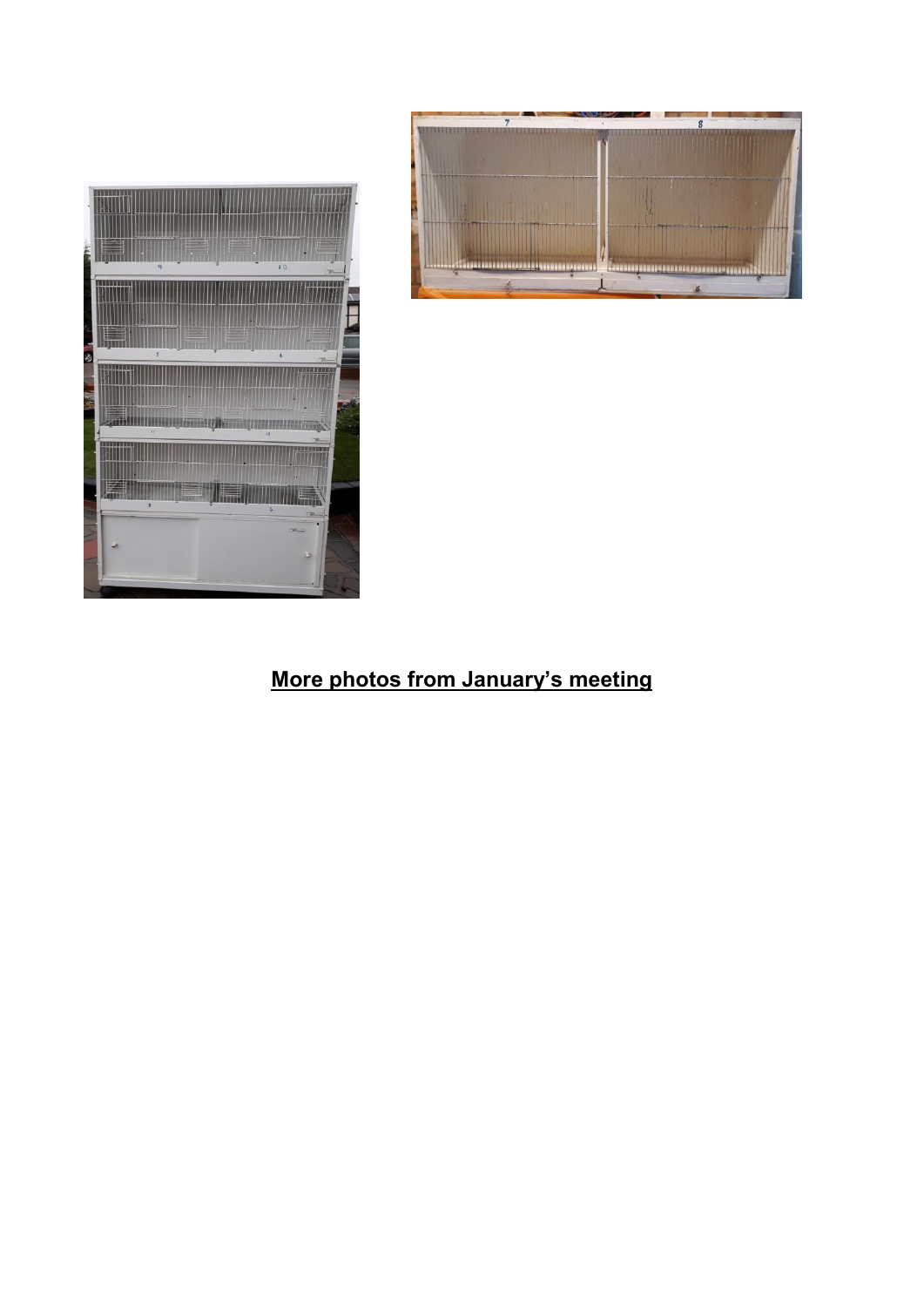



## **Above Richard receiving his Trophy for all he has done for the club**